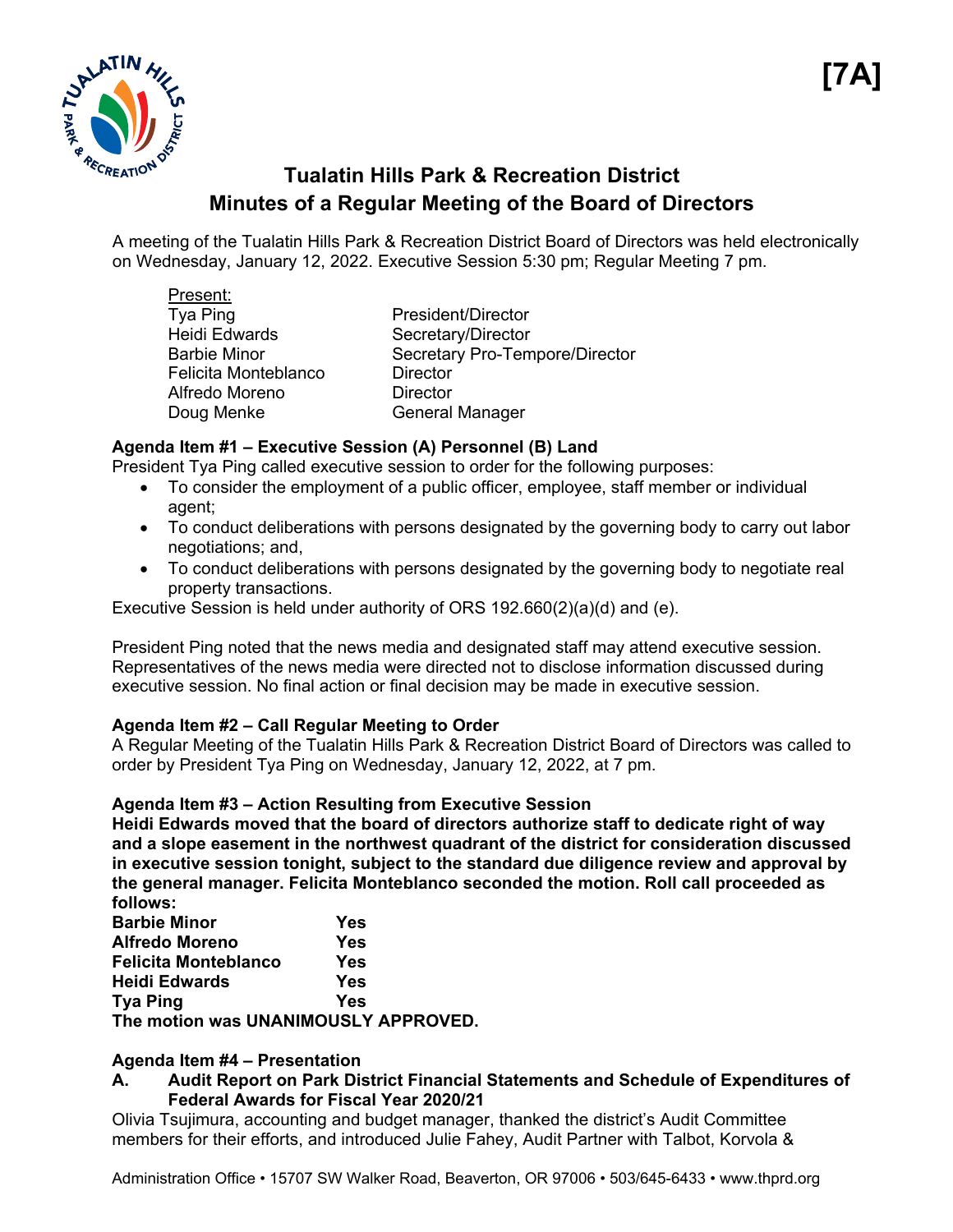Warwick, LLP, the district's auditor, to make a presentation on the audit report on the park district's financial statements and schedule of expenditures of federal awards for the fiscal year ended June 30, 2021.

Julie provided a brief overview of the audit process and the district's audit results for the year ended June 30, 2021, via a PowerPoint presentation, a copy of which was entered into the record. She noted that the Independent Auditor's Report includes an unmodified opinion, meaning that the district's financial statements have been fairly presented, and that there were no non-compliance issues discovered. The district was also subject to its first single audit in relation to the spending of \$4.3 million in Coronavirus Relief Funds, which resulted in an unmodified opinion with no findings. Julie concluded her presentation by noting that the district has applied for the Government Finance Officers Association Certificate of Excellence in Financial Reporting Award, which would be the district's  $17<sup>th</sup>$  consecutive year for this award. Julie thanked the district's finance staff for helping facilitate the audit process and offered to answer any questions the board may have.

President Ping thanked the district's auditor, Audit Committee, and district staff for their efforts in preparing and presenting another successful audit process this year.

 $\checkmark$  General Manager Doug Menke added that this year was unique in that the district's Chief Financial Officer (CFO) position is currently vacant and the district's Finance staff, in particular Olivia and Cindy Hopper, fiscal operations manager, and their respective teams, rose to the occasion. He thanked Julie for her efforts as well and for her willingness to help the district in its hiring process for a new CFO.

**Alfredo Moreno moved that the board of directors accept the Audit Report on the park district's Annual Comprehensive Financial Report and Schedule of Expenditures of Federal Awards for the fiscal year ended June 30, 2021. Heidi Edwards seconded the motion. Roll call proceeded as follows:** 

| <b>Felicita Monteblanco</b>          | Yes |
|--------------------------------------|-----|
| <b>Barbie Minor</b>                  | Yes |
| <b>Heidi Edwards</b>                 | Yes |
| <b>Alfredo Moreno</b>                | Yes |
| <b>Tya Ping</b>                      | Yes |
| The motion was UNANIMOUSLY APPROVED. |     |

## **Agenda Item #5 – Audience Time**

Nisha George, 16822 NW Vetter Drive, Portland, is before the THPRD Board of Directors this evening regarding a proposed gas station development on the southeast corner of NW 185th Ave. and NW West Union Rd. adjacent to THPRD's Rock Creek Greenway. She noted that Washington County has approved this development application, which would result in 52,000 gallons of petroleum being stored within 80 feet of the wetlands in Rock Creek Greenway. Current Washington County land use code for gas stations does not require any additional setbacks from sensitive areas or limits on the size of underground fuel storage tanks. According to the Oregon Department of Environmental Quality, in the last year 3% of the roughly 1,700 underground storage tanks across the state have leaked. At a yearly failure rate of 3%, it is not a question of if, but when, a leak will happen. A spill into the Rock Creek Greenway wetlands would cause irreparable damage to the park and ecosystem that would be costly to clean up. She and a group of neighbors are asking the Washington County Board of Commissioners to pass a land use code update to ban the development of gas stations within 1,500 feet of residences, schools, public parks and playgrounds, hospitals, churches, theaters, public libraries or buildings for public assembly, as well as any wetlands, floodplains, streams, rivers, or environmentally sensitive areas. Many other counties and cities across the country have already passed these code updates. She asked if THPRD is supportive of Washington County adding a setback requirement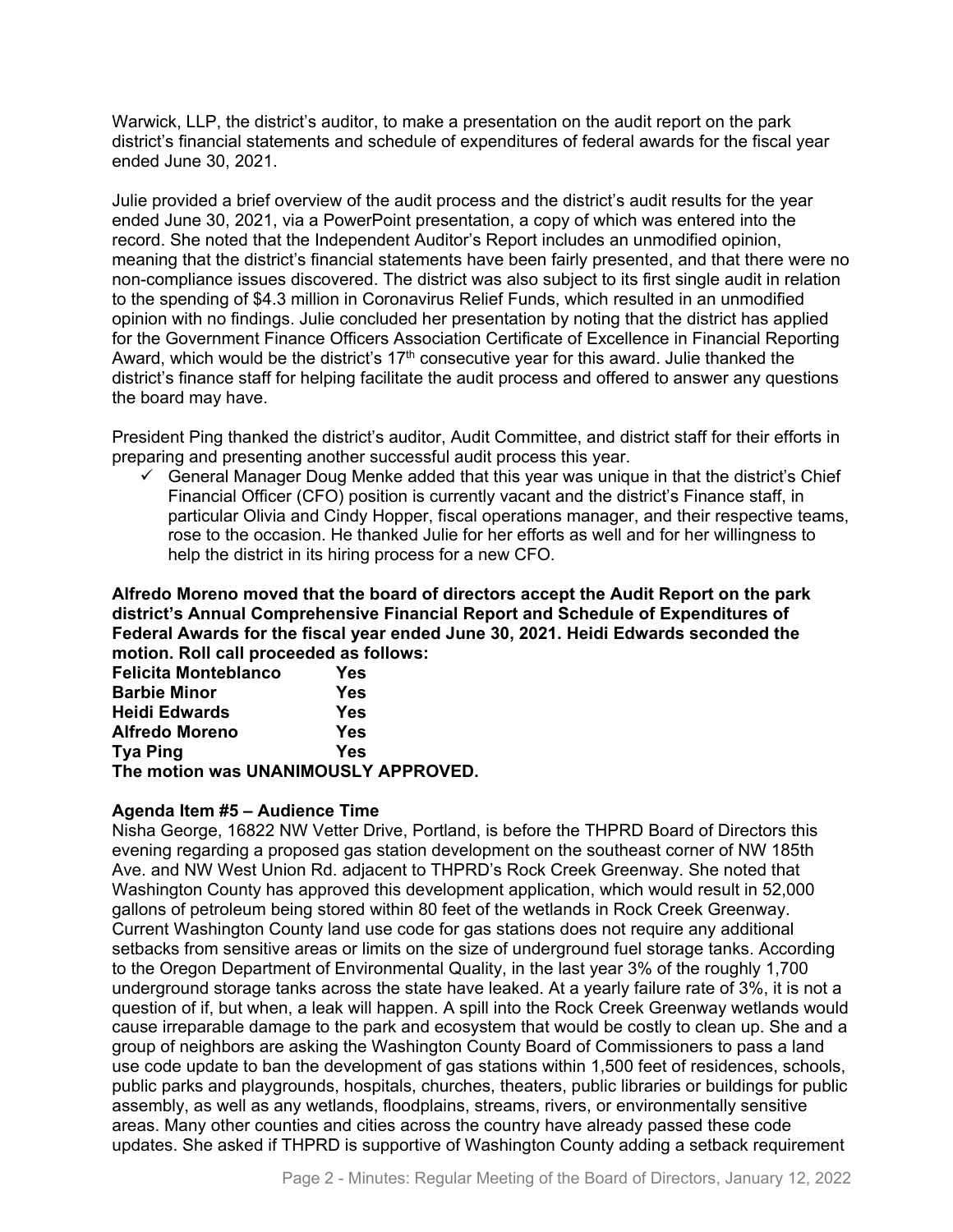to protect public lands from damage caused by gas station leaks. If so, she encouraged the board to submit letters to the Washington County Board of Commissioners to show their support.

President Ping thanked Nisha for her testimony this evening, noting that this is an important topic to the board and that future discussions are anticipated.

 $\checkmark$  General Manager Doug Menke confirmed that district staff is also interested in looking into code adjustments and will follow the county's process. THPRD will have an opportunity to comment on the development and can bring it back before the board, as well.

### **Agenda Item #6 – Board Time**

### **A. Committee Liaisons Updates**

Heidi Edwards provided the following updates and comments during board time:

- Complimented the district's Audit Committee, on which she serves as board liaison, and the district's finance team for a successful audit process.
- She is looking forward to the district's upcoming budget process and welcoming two new Budget Committee members.

Felicita Monteblanco provided the following updates and comments during board time:

- Recently forwarded a Washington County Preschool for All Taskforce document to her fellow board members for review.
- Attended the most recent Nature & Trails Advisory Committee meeting, during which officers were elected and a presentation was given on the district's Integrated Pest Management program. The committee is looking forward to welcoming their new members at their next meeting later this month.

Alfredo Moreno provided the following updates and comments during board time:

• Shared appreciation for the district's work with the Five Oaks Museum, for which he also serves as a board member, in hosting a Museo Ambulante exhibition (Walking Museum) at six different park sites.

Barbie Minor provided the following updates and comments during board time:

• The next Programs & Events Advisory Committee meeting will take place next week, during which they look forward to welcoming their new members.

President Ping provided the following updates and comments during board time:

- Met with Representative Janeen Sollman, along with General Manager Doug Menke, to provide various THRPD-related updates.
- Her family was happy to begin participating in THPRD programs for winter term and she appreciates district staffs' diligence in ensuring participants are masked, especially preschool participants who aren't eligible for vaccinations yet.

## **Agenda Item #7 – Consent Agenda**

**Barbie Minor moved that the board of directors approve consent agenda items (A) Minutes of December 8, 2021 Regular Board Meeting, (B) Monthly Bills, (C) Monthly Financial Statement, and (D) Request to Reallocate 2008 Bond Funds. Alfredo Moreno seconded the motion. Roll call proceeded as follows:** 

| <b>Heidi Edwards</b>                 | Yes |
|--------------------------------------|-----|
| <b>Felicita Monteblanco</b>          | Yes |
| <b>Barbie Minor</b>                  | Yes |
| <b>Alfredo Moreno</b>                | Yes |
| <b>Tya Ping</b>                      | Yes |
| The motion was UNANIMOUSLY APPROVED. |     |
|                                      |     |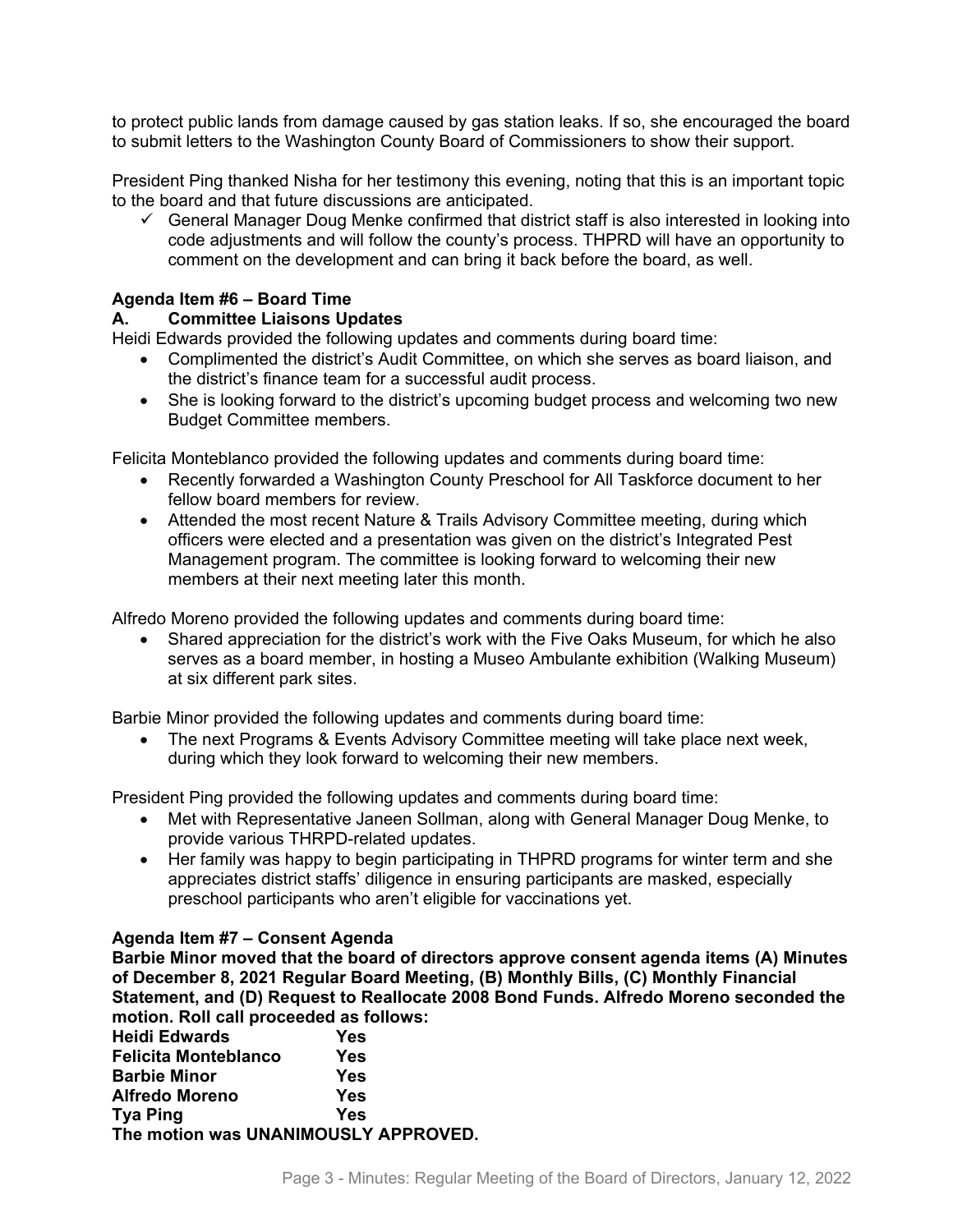# **Agenda Item #8 – Unfinished Business**

## **A. General Manager's Report**

The following presentations were provided as listed within the General Manager's Report included in the board of directors' information packet:

- Language Access Policy
	- $\circ$  Holly Thompson, Communications director, and Jaspreet Chahal, community engagement specialist, shared information about the development of a Language Access Policy to guide the district's efforts in serving English language learners, via a PowerPoint presentation, a copy of which was entered into the record.
- Bridge & Boardwalk Update
	- $\circ$  Bruce Barbarasch, Nature & Trails manager, provided an update on the new boardwalk at the Tualatin Hills Nature Park and a Fanno Creek Greenway bridge, via a PowerPoint presentation, a copy of which was entered into the record.
- Comprehensive Plan Update
	- o Aisha Panas, Park Services director, and Jeannine Rustad, Planning manager, presented on the strategic planning efforts underway at the district, via a PowerPoint presentation, a copy of which was entered into the record.

Time was also spent recognizing the departure of Jeannine from the district and the impact of her work at THPRD. Doug and the presenters offered to answer any questions the board may have.

#### Language Access Policy

Heidi Edwards expressed support for the approach being taken, noting that language access is a topic that both large and small institutions struggle with, and that the district's efforts in this area reflects its values, one of which is being of service to our diverse community.

Felicita Monteblanco complimented district staff on these efforts and inquired about language accessibility plans for the district's website, noting that for many it is their first point of contact with the district.

 $\checkmark$  Holly explained how such an effort will essentially require a complete update of the district's website. Since our website is built and maintained in-house, traditional translation services used for other websites aren't compatible. District staff has been discussing the timeline for a website redesign, which will be preceded by the Tyler Munis implementation. A website redesign and update could be coupled with the plans for a new registration system to ensure compatibility between the two.

President Ping inquired about any plans to offer programming in languages other than English.

 $\checkmark$  Holly replied that we have had some bilingual programs already and that programming staff is always looking to enable and expand such opportunities.

Alfredo Moreno expressed appreciation for this work, noting that he looks forward to seeing the results of the pilot program that will help bridge the gap for languages for which we don't have fluent speakers. Once we build that capacity, word will travel through the community and make the district even more welcoming.

#### Bridges & Boardwalks

Heidi Edwards complimented district staff on these efforts and the success in leveraging outside funding for such projects.

#### Comprehensive Plan Update

Heidi Edwards asked how many other park and recreation districts are CAPRA-accredited and whether new district employees are trained on CAPRA.

 $\checkmark$  Aisha provided an overview of local and national CAPRA accreditation rates, noting that of the approximately 8,000 park and recreation agencies across the nation, less than 500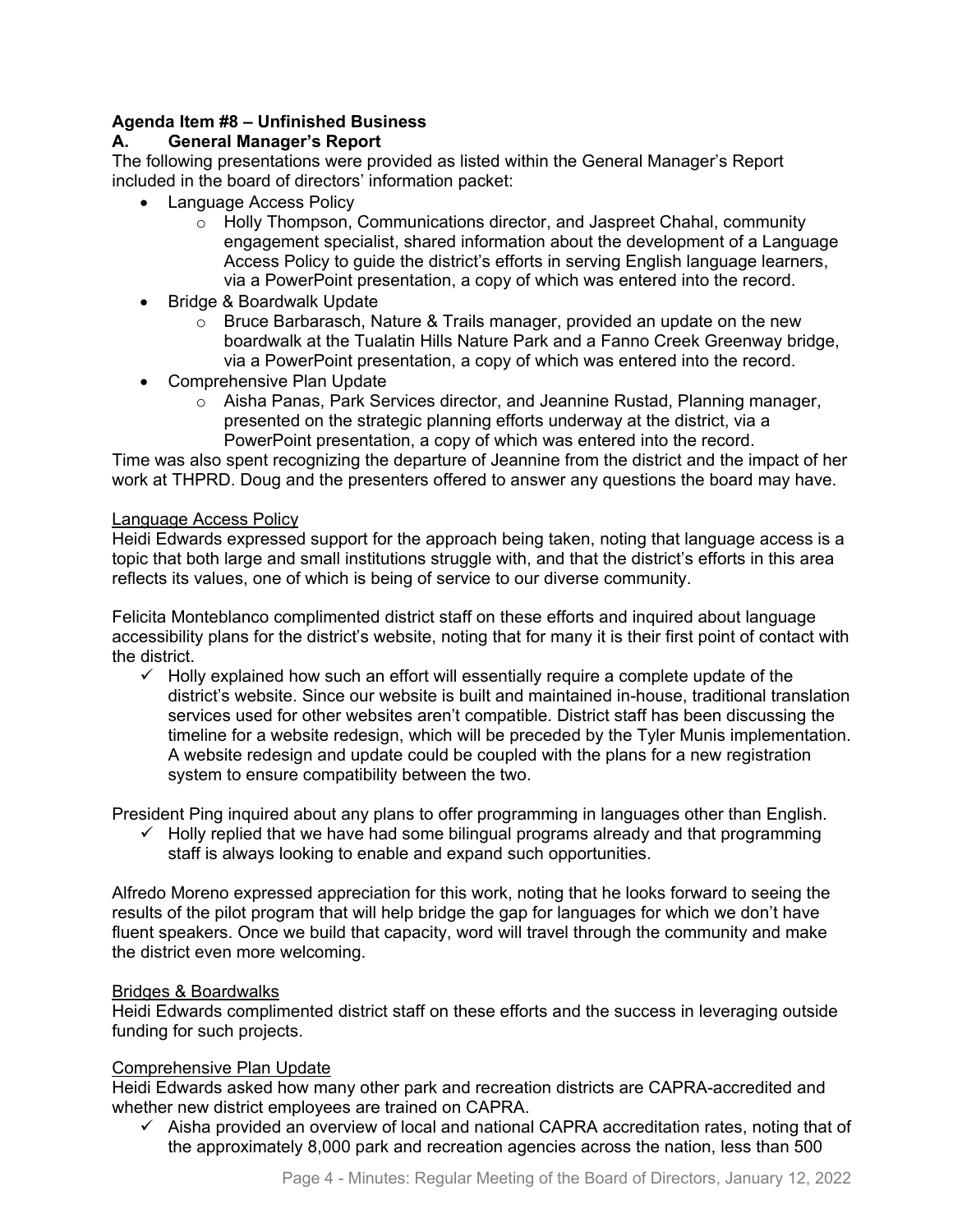are accredited. She noted that orientating new staff about CAPRA is potentially an area for improvement, but that the products of the CAPRA process, such as handbooks, manuals and best practices, are shared with new staff during the onboarding process.

Felicita Monteblanco wondered if there are ways to increase the accessibility of the district's strategic planning documents for our community members.

- $\checkmark$  Aisha referenced the importance of storytelling aspects in such documents through pictures and graphics.
- $\checkmark$  Jeannine described the vision for the Comprehensive Plan Update being comprised of one-third text, one-third graphics, and one-third images, and how to increase the approachability of such a document.

### **Agenda Item #9 – New Business**

# **A. South Cooper Mountain Blackbird Farms Park A & B Concept Plans**

Gery Keck, Design & Development manager, and Tim Bonnin, senior park planner, provided a detailed overview of the proposed concept plans for Parks A & B at Blackbird Farms in South Cooper Mountain, via a PowerPoint presentation, a copy of which was entered into the record. These two pocket parks would be designed and constructed by Wishcamper Development Partners for system development charge credits with an estimated project cost of \$2.8 million, including trail improvements. District staff have worked closely with Wishcamper's consultant, Otak, Inc., to refine the concept plans and relied on public comment to select the play equipment layouts. Gery and Tim offered to answer any questions the board may have.

Heidi Edwards inquired how community members were notified about the outreach opportunities for these sites.

- $\checkmark$  Tim replied that community members were notified by THPRD's website specifically dedicated to development in South Cooper Mountain, and the opportunity for input was also shared with the area's neighborhood association committee.
- $\checkmark$  Gery added that it was impressive to receive this amount of public feedback considering that there aren't any homes built in the immediate area, yet.

Heidi agreed and hopes that such participation continues. She suggested opportunities to provide some history about this land, noting that the families in the area used to go to the pumpkin patch and orchards at Blackbird Farms.

Felicita Monteblanco inquired about the accessibility of the grading for the ramp incline at Park A.

 $\checkmark$  Tim replied that the play areas and equipment were designed with accessibility in mind, and that the ramp specifically is graded at around 5%, which is under the 8% maximum.

Alfredo Moreno thanked district staff for the creativity that goes into planning these parks, noting that children enjoy interesting and unique parks, such as the nature play elements shown here.

President Ping referenced the two nature play areas proposed for Park B that are designed for children of different ages, but are separated by a nature exploration area. She noted that there is no way for a parent with a younger child and an older child to watch both areas at the same time. She would like to see less separation between the two areas in order to facilitate parents being able to watch both areas at the same time, and to have elements within or nearby each area that children of various ages can enjoy in order to encourage more intermingling and less separation.

Tya inquired whether the picnic tables proposed for Park A would be moveable or fixed.

 $\checkmark$  Tim replied that while movable tables were discussed, these are intended to be fixed since there's a high school next to the site and the tables could end up elsewhere outside of the park.